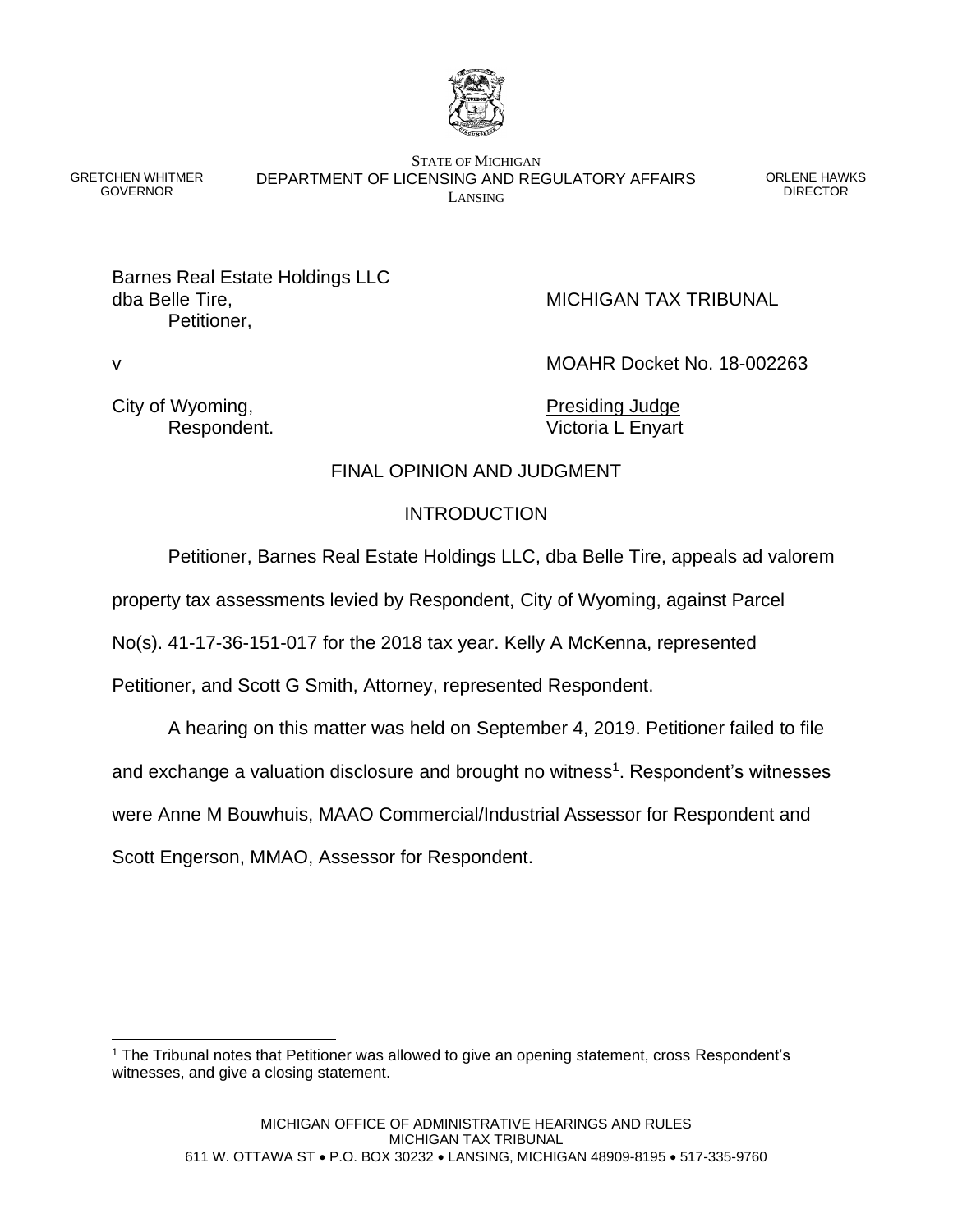Based on the evidence, testimony, and case file, the Tribunal finds that the true cash values ("TCV"), state equalized values ("SEV"), and taxable values ("TV") of the subject property for the 2018 tax year follows:

| Parcel No.       | Year | <b>TCV</b>                  | <b>SEV</b> |           |
|------------------|------|-----------------------------|------------|-----------|
| 41-17-36-151-017 | 2018 | ,262,400<br><b>C</b> 1<br>D | \$631,200  | \$608,889 |

# PETITIONER'S CONTENTIONS

Petitioner contends that a summer intern failed to include the appraisals with the Prehearing Statement.

# PETITIONER'S ADMITTED EXHIBIT

Petitioner presented no exhibits. Petitioner appeared at the Prehearing and did

not show good cause to offer its valuation disclosure for omission or witnesses to testify.

More specifically, Petitioner failed to file and exchange its valuation disclosure by May

20, 2019. Petitioner did not have any witnesses.

# RESPONDENT'S CONTENTIONS

Respondent contends that the subject property is fairly assessed at 50% of

market value.

# RESPONDENT'S ADMITTED EXHIBITS

R-1 Respondent's Valuation Disclosure.

R-2 State Tax Commission, 2017 County Multipliers for 2003 Base Rates for

Commercial and Industrial.

R-3 NAI Wisinski of West Michigan Retail Market Report Q4.

R-4 City of Wyoming, City Assessor's Office 2018 Commercial ECF Study.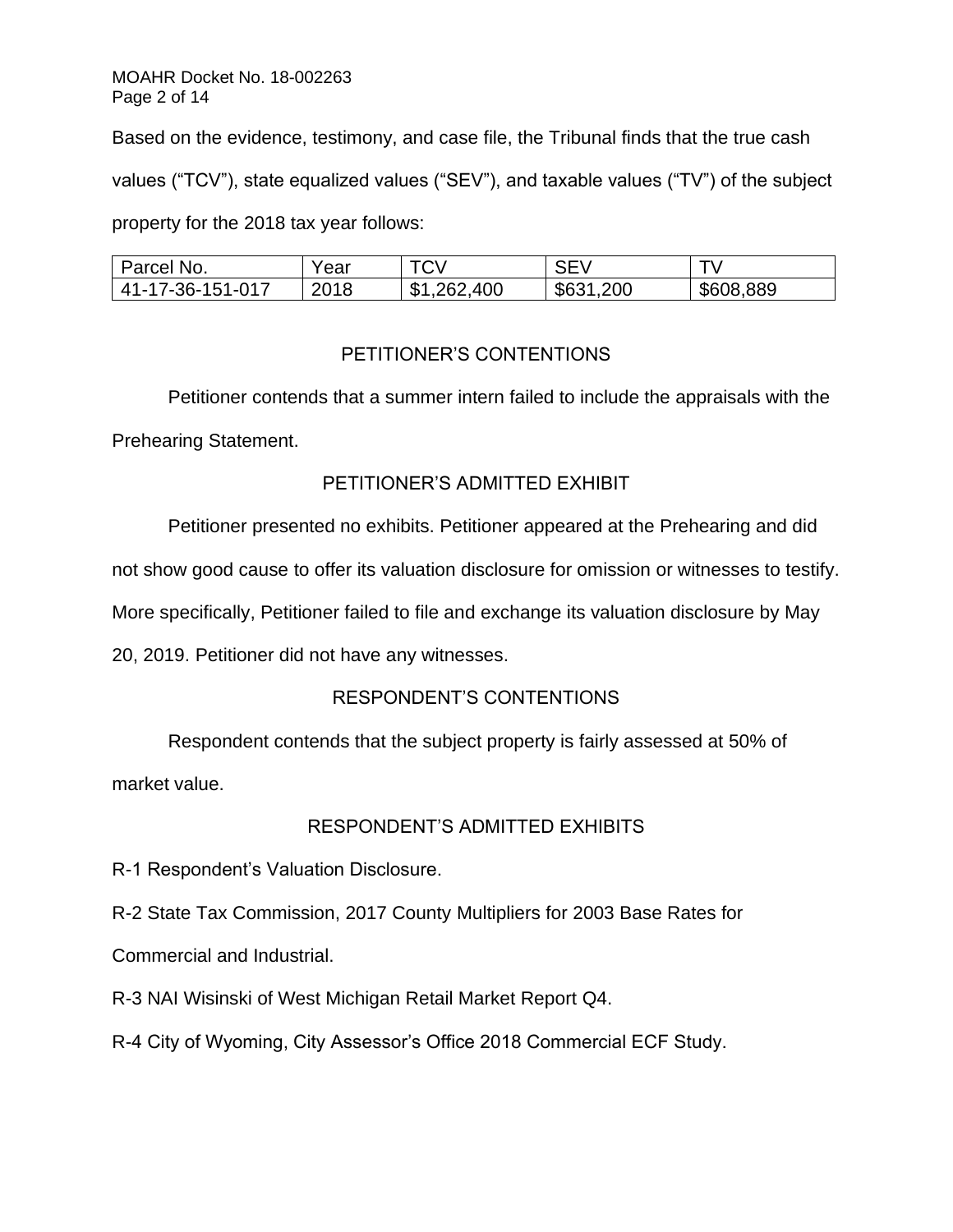### RESPONDENT'S WITNESS(ES)

Anne M Bouwhuis, MMAO, was qualified as an expert in assessing commercial property. She prepared the valuation disclosure as of December 31, 2017. The cost approach and sales comparison approaches were both utilized.

Ms. Bouwhuis began with the cost approach Respondent's exhibit R-1 at page 13 is the grid showing the land sales used to determine the subject's land value. The subject property has 53,143 sq. ft. or 1.22 acres.

| Location       | Sale Date | Sale Price  | Sq Ft  | SP/SF   | Owner                  |
|----------------|-----------|-------------|--------|---------|------------------------|
| 5530 Clyde Ave | 01/11     | \$450,521   | 53,143 | \$8.48  | <b>Belle Tire</b>      |
| 5510 Clyde Ave | 02/15     | \$450,000   | 47,480 |         | \$9.48   Panera Bread  |
| 700 54th St SW | 08/16     | \$900,000   | 63,728 |         | $$14.12$ Chick-Fil-A   |
| 220 54th St SW | 02/18     | \$1,028,000 | 64,991 |         | \$15.82   Credit Union |
| 392 54th St SW | 02/17     | \$1,050,000 | 63,205 | \$16.61 | <b>Discount Tire</b>   |

The five sales were used, within a two-mile radius of the subject property. The property record indicates that the subject property is assessed at \$4.75 a square foot. The first sale is subject property.

The Valuation Report is the result of entering all of the subject properties building attributes into the assessing offices BS&A software to cost the amenities of the subject. The costs are taken from the Automotive Center cost schedules for an average quality one story with 4,524 feet of mezzanine, 20-foot height, 10,050 sq. ft., 404 lineal feet perimeter with sprinklers. The cost new is \$959,867. The effective age is eight years, which is 82% good based on the applicable depreciation table. The resulting depreciated cost is \$787,091. Concrete was an additional depreciated cost of \$91,171. Total depreciated cost is multiplied by the economic condition factor (ECF) for the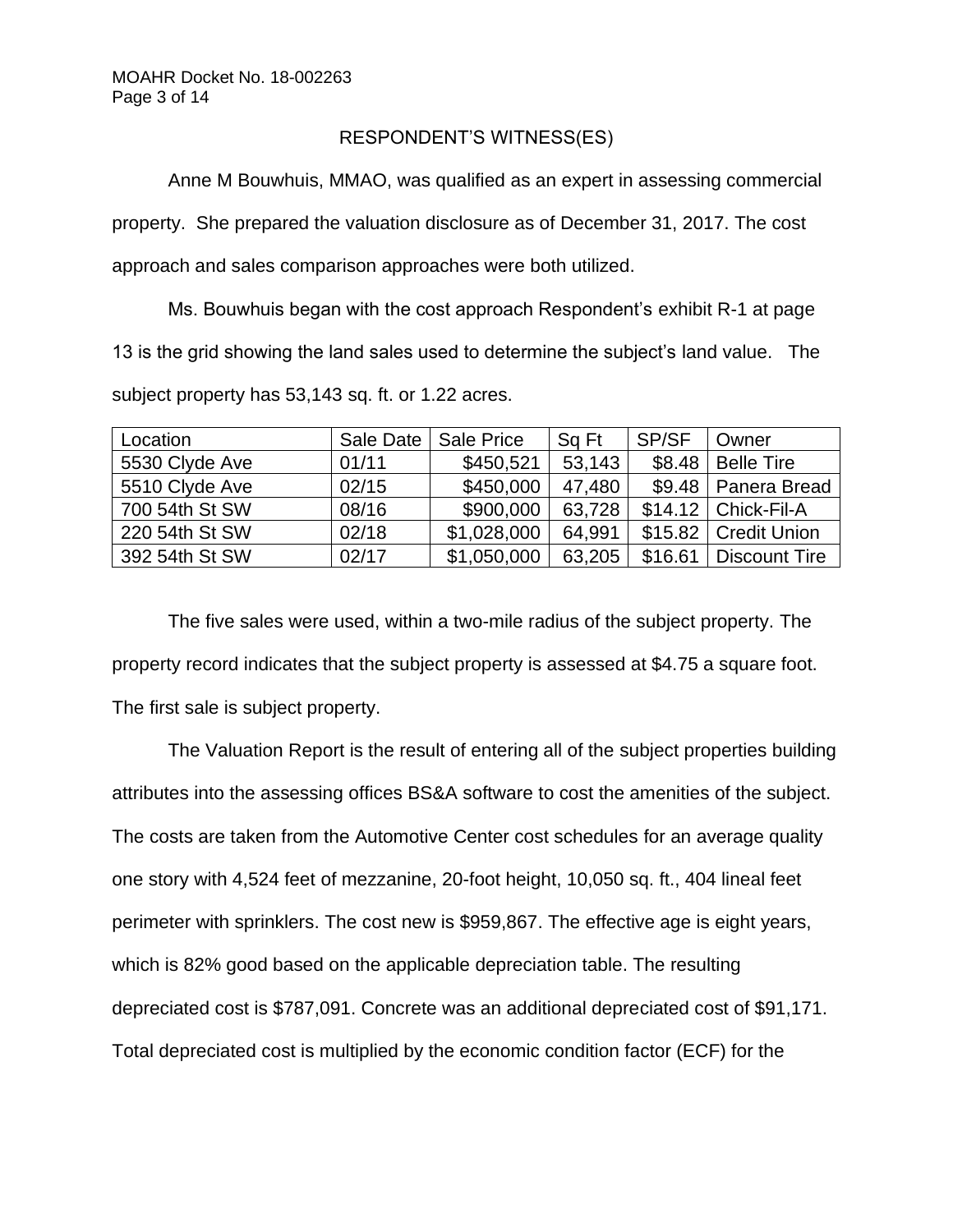garage auto repair, which is 1.15. The total cost is \$1,010,001. Land value is added for a total true cash value of \$1,262,430.

Ms. Bouwhuis, also prepared a sales comparison approach. Three comparable sales were utilized.

|                   | Subject           | Sale 1    | Sale 2        | Sale 3             |
|-------------------|-------------------|-----------|---------------|--------------------|
|                   | 5530 Clyde        | 5965      |               |                    |
| Address           | Ave               | Kalamazoo | 6364 Division | 5620 Clay Ave SW   |
|                   |                   | Quick Oil | Rays Auto     | <b>Ramsey Tire</b> |
| <b>DBA</b>        | <b>Belle Tire</b> | Change    | Service       | Service            |
| Sale Price        | \$1,262,400       | \$325,000 | \$400,000     | \$798,000          |
| Sale Date         | 12/17             | 12/17     | 07/18         | 10/14              |
| Sq Feet           | 10,050            | 2,048     | 2,250         | 7,709              |
| SP/SF             | \$125.61          | \$159.00  | \$177.78      | \$103.52           |
| # Bays            | 10                | 3         | 4             |                    |
| Sp/Bay            | \$126,240         | \$108,333 | \$100,000     | \$114,000          |
| <b>ADJ SP/Bay</b> | \$126,240         | \$139,700 | \$127,000     | \$132,400          |

Sale 1 is the subject property. All of the comparable sales were within a five mile radius of the subject property. Sale 2 was built in 1991 and was adjusted for number of bays, age and condition, design and quality, for a total 29% adjustment to equal an adjusted unit rate of \$139,700 per bay. Sale 2 adjustments were for bays condition and quality to equal a 29% adjustment for a final unit rate of \$127,000 per bay. Sale 3 was adjusted 15% for market conditions -15% for location 6% for bays 5% for age and condition and 5% for design resulting in \$132,400 per bay. The analysis did not result in a final indication of value pursuant to the sales comparison approach. It was to show that the subject property was properly assessed.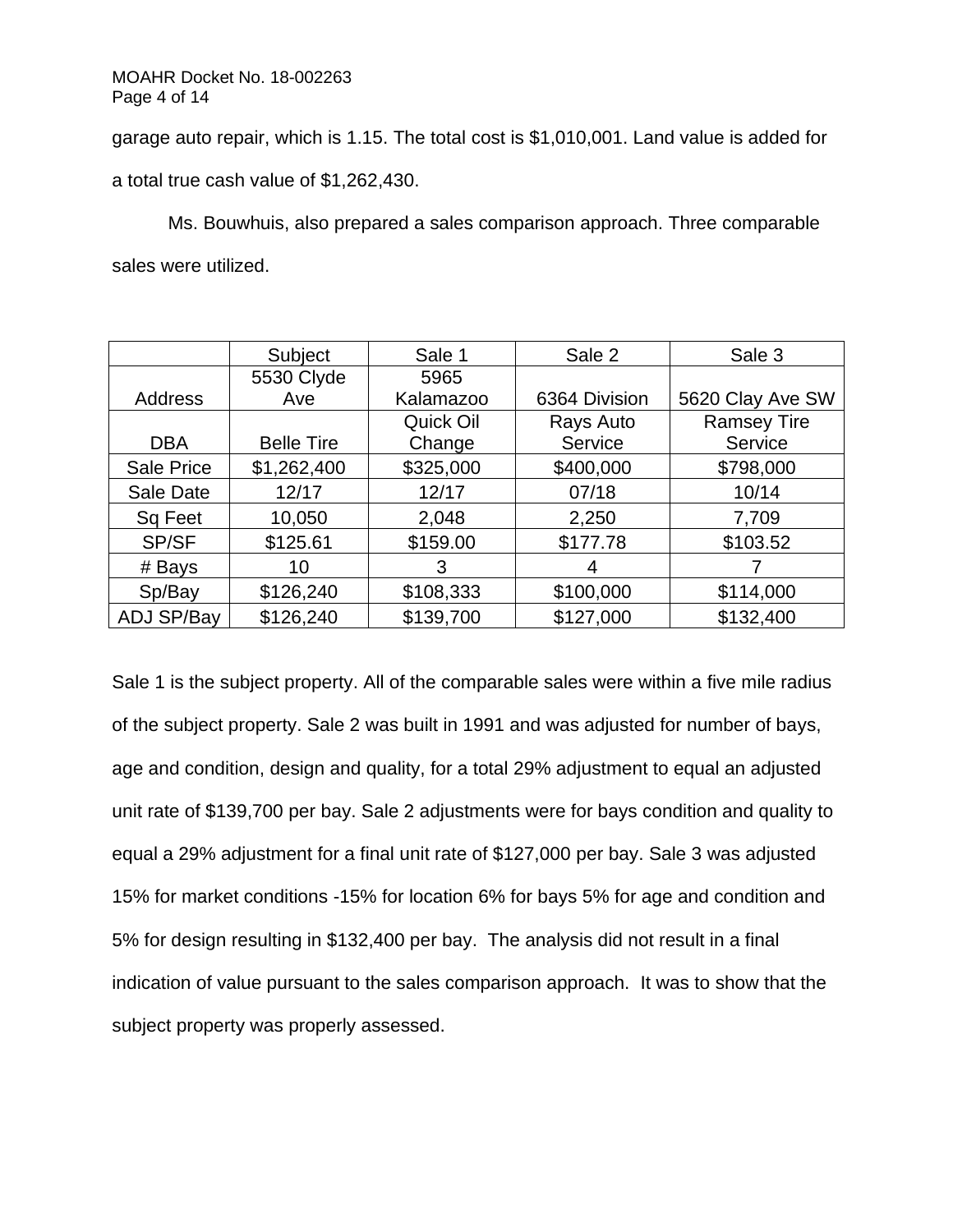### MOAHR Docket No. 18-002263 Page 5 of 14

Scott Engerson, City Assessor for Wyoming, was qualified as an expert witness. He was familiar with the subject property at 5530 Clyde Park Avenue Southwest. He has reviewed Respondent's exhibit R-1 and determined and testified that the proper technique was utilized. The economic condition factor ("ECF")<sup>2</sup> was based upon 63 commercial properties that sold, with land value extracted for a residual sale price divided by the improvement costs to equate to the 1.161 ECF applied to the commercial properties via the cost approach.

Mr. Engerson explained the 2017 State Tax Commission Multiplier utilized for the commercial and industrial property. <sup>3</sup> He also testified that The Retail Market Report for West Michigan Fourth Quarter from Wisinski of West Michigan is utilized as a common check on the markets in the area.

## FINDINGS OF FACT

- 1. The subject property is located at 5530 Clyde Park Ave., Wyoming, MI, in Kent County.
- 2. The subject property is a 10,040 square foot cement block building with brick and glass exterior constructed in 2012.
- 3. The land area of the subject property is 1.22 acres (53,143 square feet).
- 4. The building is a Class C property of average quality.
- 5. The subject property is an automotive service facility with 10 service bays, operating as an automotive tire sale and service retailer.
- 6. Petitioner did not submit a valuation disclosure.

 $2 R-4$ 

 $3 R-2$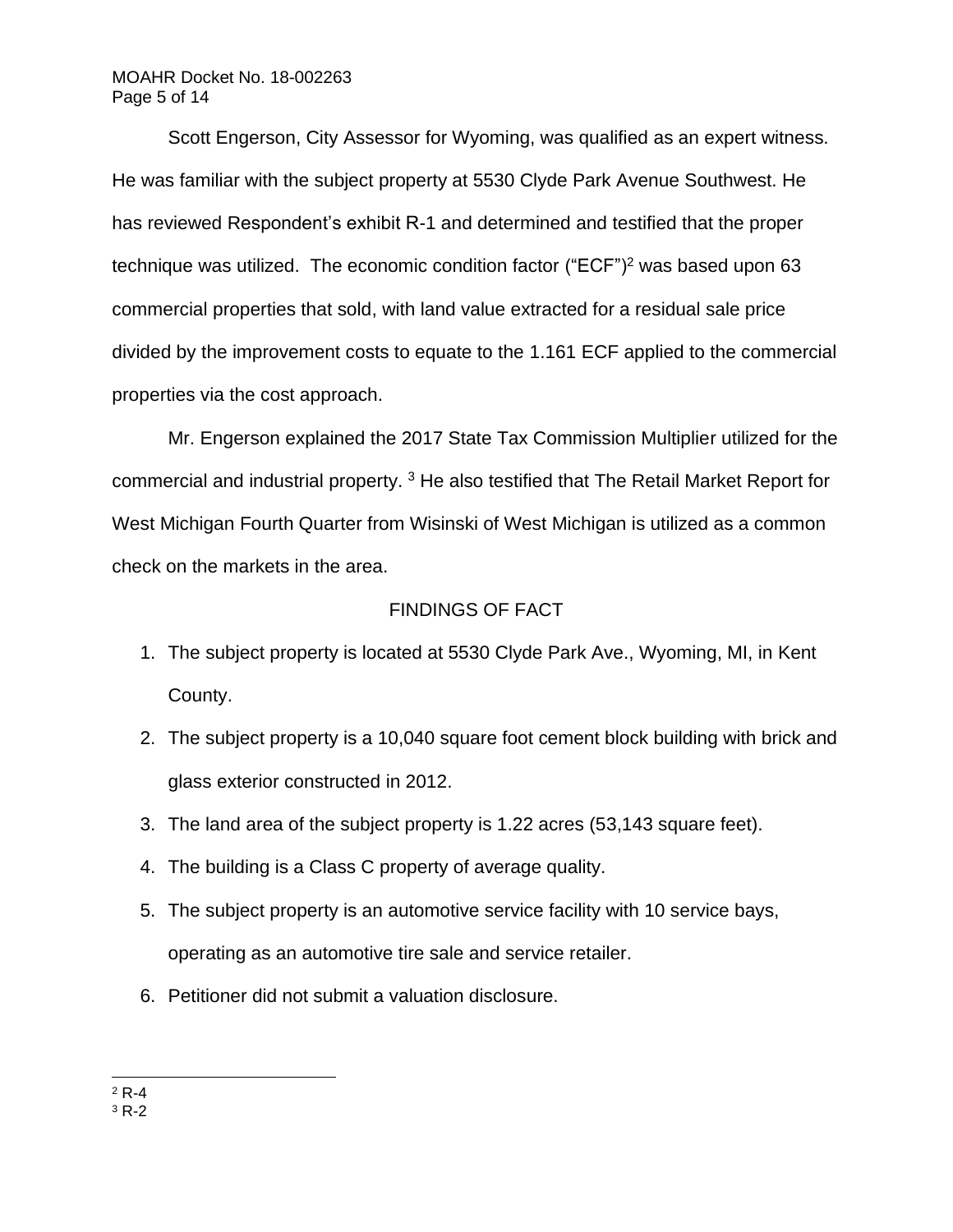### MOAHR Docket No. 18-002263 Page 6 of 14

- 7. Respondent's valuation disclosure includes calculations of value based on the cost approach and the sales comparison approach. The income capitalization approach is not considered.
- 8. Respondent's cost approach values the land at \$252,429 (\$4.75 per square foot). The value is based on the land rate Respondent has for that type of property.
- 9. Respondent prepared an analysis of comparable vacant land sales. Respondent's value per square foot of the subject property is substantially lower than any of the comparable vacant land sales.
- 10.Respondent's cost approach values the building at \$1,010,001 (\$100.50 per square foot). Building cost is based on class, year built, square feet, and other amenities. The base value was reduced by 18% for depreciation. The depreciated cost value was multiplied by an ECF multiplier of 1.15. An additional amount of \$91,171 was added for depreciated cost of concrete.
- 11.Respondent supported the ECF multiplier with an ECF analysis report, which indicates an ECF of 1.161.
- 12.The submarket where the subject property is located is an economically vibrant area.
- 13.Respondent's valuation disclosure included a sales comparable approach indication of value, which included three comparable sales.
- 14.Respondent's conclusion of value based on this approach is the same as the conclusion for the cost approach, \$1,262,400.
- 15.The subject property is a service garage utilized for automotive tire sales and service retailer.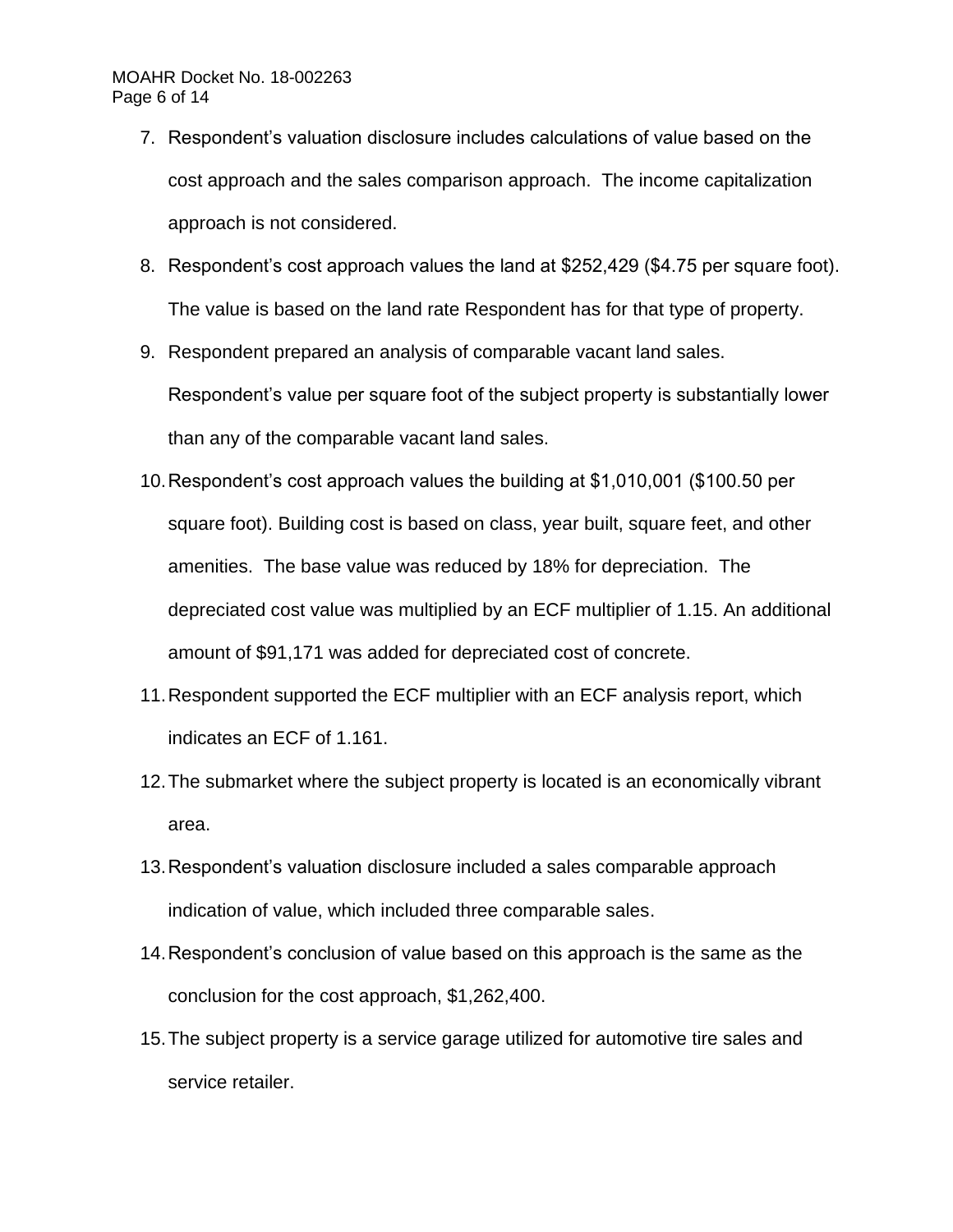16.The subject property is located in an area of retail properties, Panera Bread is next door, Target is across the street as well as Menards, Sonic and Steak and Shake. South of subject is Meijer, Chili's, and Chick-Fil-A.

17.Respondent's exhibits were the only exhibits offered and admitted.

# CONCLUSIONS OF LAW

The assessment of real and personal property in Michigan is governed by the constitutional standard that such property shall not be assessed in excess of 50% of its true cash value.<sup>4</sup>

The legislature shall provide for the uniform general ad valorem taxation of real and tangible personal property not exempt by law except for taxes levied for school operating purposes. The legislature shall provide for the determination of true cash value of such property; the proportion of true cash value at which such property shall be uniformly assessed, which shall not  $\dots$  exceed 50 percent.  $\dots$ <sup>5</sup>

The Michigan Legislature has defined "true cash value" to mean:

The usual selling price at the place where the property to which the term is applied is at the time of assessment, being the price that could be obtained for the property at private sale, and not at auction sale except as otherwise provided in this section, or at forced sale.<sup>6</sup>

The Michigan Supreme Court has determined that "[t]he concepts of 'true cash value' and 'fair market value' . . . are synonymous."7

<sup>4</sup> See MCL 211.27a.

<sup>5</sup> Const 1963, art 9, sec 3.

<sup>6</sup> MCL 211.27(1).

*<sup>7</sup> CAF Investment Co v Michigan State Tax Comm*, 392 Mich 442, 450; 221 NW2d 588 (1974).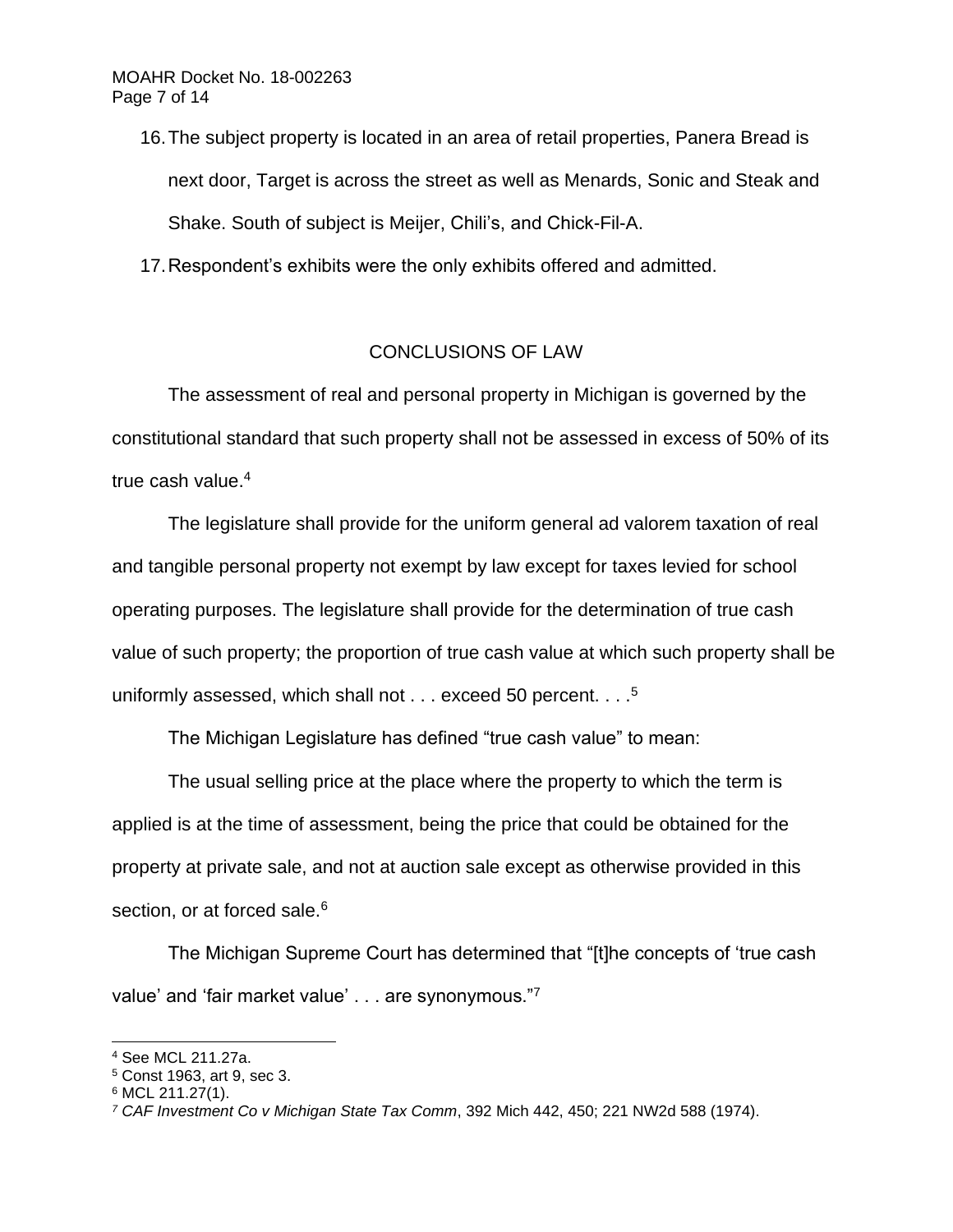### MOAHR Docket No. 18-002263 Page 8 of 14

"By provisions of [MCL] 205.737(1) . . . , the Legislature requires the Tax Tribunal to make a finding of true cash value in arriving at its determination of a lawful property assessment."<sup>8</sup> The Tribunal is not bound to accept either of the parties' theories of valuation.<sup>9</sup> "It is the Tax Tribunal's duty to determine which approaches are useful in providing the most accurate valuation under the individual circumstances of each case."<sup>10</sup> In that regard, the Tribunal "may accept one theory and reject the other, it may reject both theories, or it may utilize a combination of both in arriving at its determination."<sup>11</sup>

A proceeding before the Tax Tribunal is original, independent, and de novo.<sup>12</sup> The Tribunal's factual findings must be supported "by competent, material, and substantial evidence."<sup>13</sup> "Substantial evidence must be more than a scintilla of evidence, although it may be substantially less than a preponderance of the evidence."<sup>14</sup>

"The petitioner has the burden of proof in establishing the true cash value of the property."<sup>15</sup> "This burden encompasses two separate concepts: (1) the burden of persuasion, which does not shift during the course of the hearing, and (2) the burden of going forward with the evidence, which may shift to the opposing party."<sup>16</sup> However, "[t]he assessing agency has the burden of proof in establishing the ratio of the average

<sup>8</sup> *Alhi Dev Co v Orion Twp*, 110 Mich App 764, 767; 314 NW2d 479 (1981).

<sup>9</sup> *Teledyne Continental Motors v Muskegon Twp,* 145 Mich App 749, 754; 378 NW2d 590 (1985).

<sup>10</sup> *Meadowlanes Ltd Dividend Housing Ass'n v Holland,* 437 Mich 473, 485; 473 NW2d 636 (1991).

<sup>11</sup> *Jones & Laughlin Steel Corp v City of Warren*, 193 Mich App 348, 356; 483 NW2d 416 (1992). <sup>12</sup> MCL 205.735a(2).

<sup>13</sup> *Dow Chemical Co v Dep't of Treasury*, 185 Mich App 458, 462-463; 462 NW2d 765 (1990).

<sup>14</sup> *Jones & Laughlin Steel Corp, supra* at 352-353.

<sup>15</sup> MCL 205.737(3).

<sup>16</sup> *Jones & Laughlin Steel Corp, supra* at 354-355.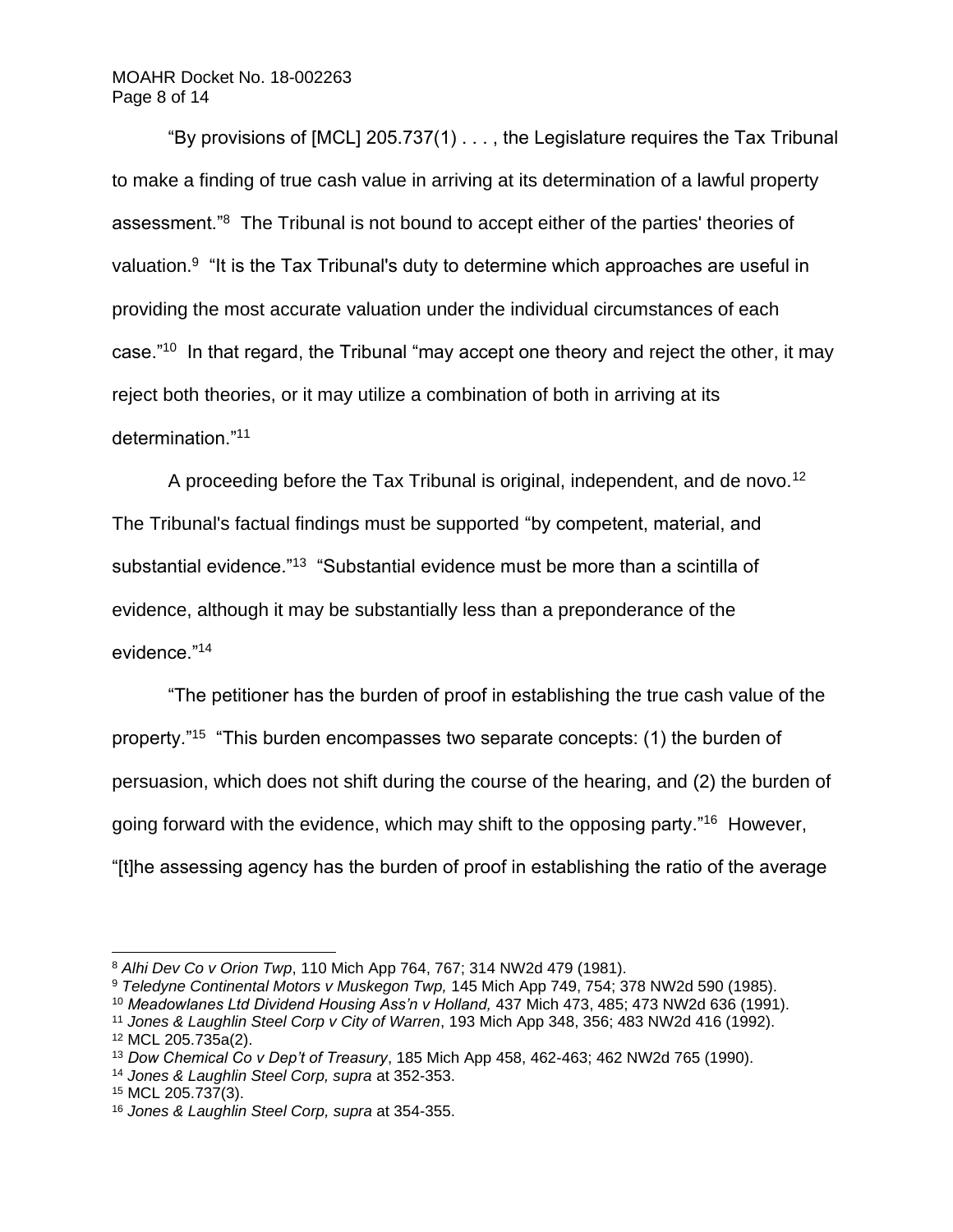level of assessments in relation to true cash values in the assessment district and the equalization factor that was uniformly applied in the assessment district for the year in question."<sup>17</sup>

The three most common approaches to valuation are the capitalization of income approach, the sales comparison, market approach, and the cost-less-depreciation approach.<sup>18</sup> "The market approach is the only valuation method that directly reflects the balance of supply and demand for property in marketplace trading."<sup>19</sup> The Tribunal is under a duty to apply its own expertise to the facts of the case to determine the appropriate method of arriving at the true cash value of the property, utilizing an approach that provides the most accurate valuation under the circumstances.<sup>20</sup> Regardless of the valuation approach employed, the final valuation determined must represent the usual price for which the subject would sell. $21$ 

As stated above, Petitioner bears the burden of proof to establish the true cash value of the subject property. Here, because Petitioner did not submit a valuation disclosure by the deadline, Petitioner was unable to provide any evidence to support its contention of value.

Respondent provided a valuation disclosure that included cost approach and comparable sales approach value indications. Respondent's cost approach starts with an analysis of the land value based on comparable vacant land sales. Respondent

<sup>17</sup> MCL 205.737(3).

<sup>18</sup> *Meadowlanes, supra* at 484-485; *Pantlind Hotel Co v State Tax Comm*, 3 Mich App 170, 176; 141 NW2d 699 (1966), aff'd 380 Mich 390 (1968).

<sup>19</sup> *Jones & Laughlin Steel Corp, supra* at 353 (citing *Antisdale v City of Galesburg*, 420 Mich 265; 362 NW2d 632 (1984) at 276 n 1).

<sup>20</sup> *Antisdale, supra* at 277.

<sup>21</sup> See *Meadowlanes Ltd Dividend Housing Ass'n v Holland*, 437 Mich 473, 485; 473 NW2d 636 (1991).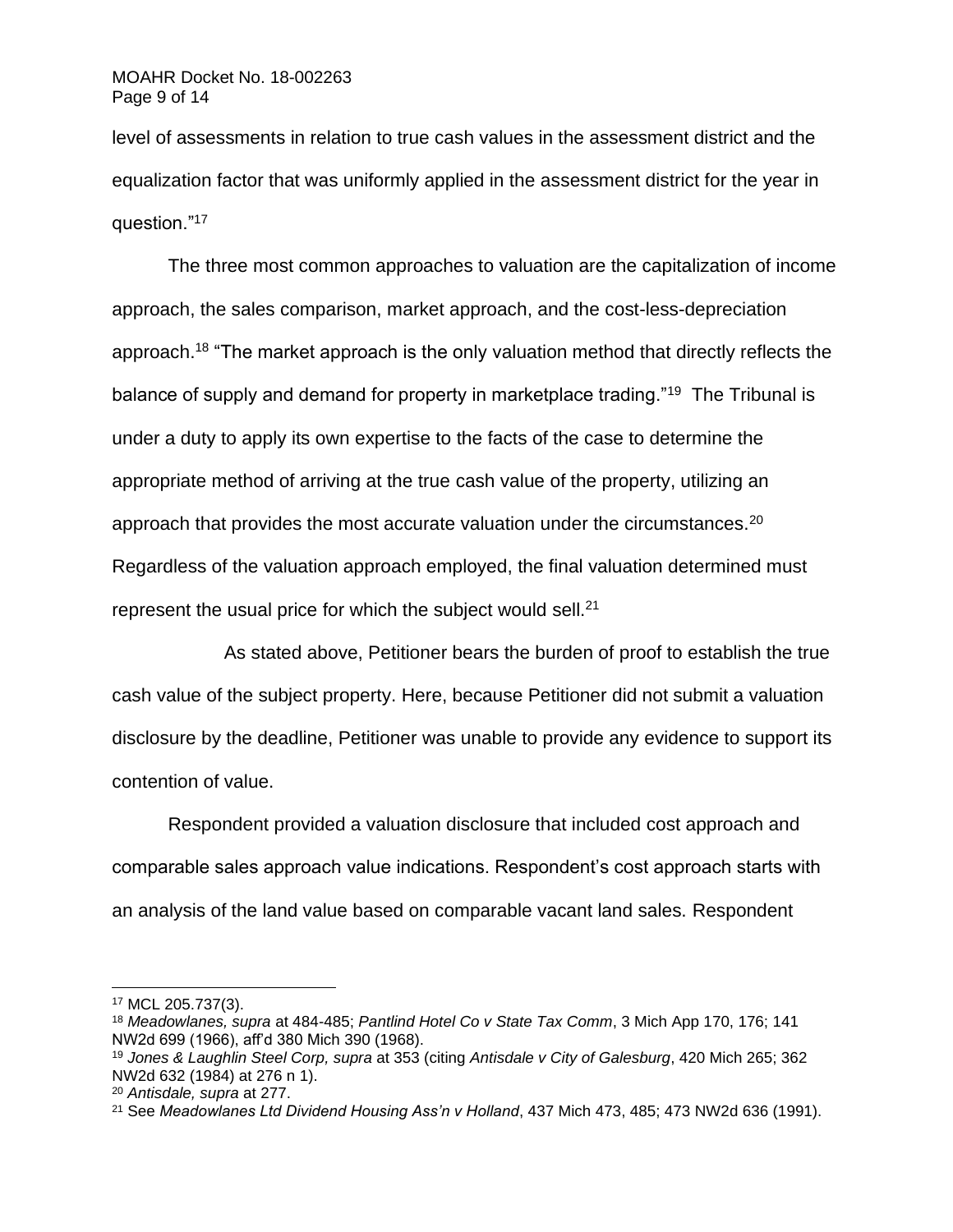### MOAHR Docket No. 18-002263 Page 10 of 14

concludes that the land value is \$4.75 per square foot. This is substantially lower than the land value indicated by any of the vacant land sales included in Respondent's valuation disclosure.<sup>22</sup> Respondent values the building using standard value per square foot indicators for the class and use of the building. The total cost was adjusted for depreciation by a factor of 18%. An ECF of 1.15 was applied to arrive at the final value of the building. Respondent provided an ECF analysis report indicating a factor of 1.161. The ECF used by Respondent produces a slightly lower value.

The Tribunal has reviewed Respondent's cost approach and finds that the \$4.75 per square foot value used by Respondent appears to be lower than all of Respondent's comparable vacant land sales. Respondent presented five comparable land sales, one of which was the sale of the subject property in 2011. The sale of the subject property and the sale of the Panera Bread lot were too far removed from the tax date to warrant consideration. Of the remaining comparable vacant land sales, the Discount Tire property is the most comparable to the subject property. This sale was for \$16.61 per square foot, which multiplied by 53,143 square feet results in a land value of \$882,705 for the subject property. No errors were indicated on the property record card with respect to the building value. The base costs are from the Michigan Assessor's Manual, and depreciation appears reasonable. The Tribunal is reluctant to increase the cost of the subject property based on the land sales that were provided. Respondent also included a sales comparable approach valuation, which resulted in the same value conclusion as the cost approach. Some weight is given to Respondent's sales comparable approach, but it is reduced because the properties are much smaller than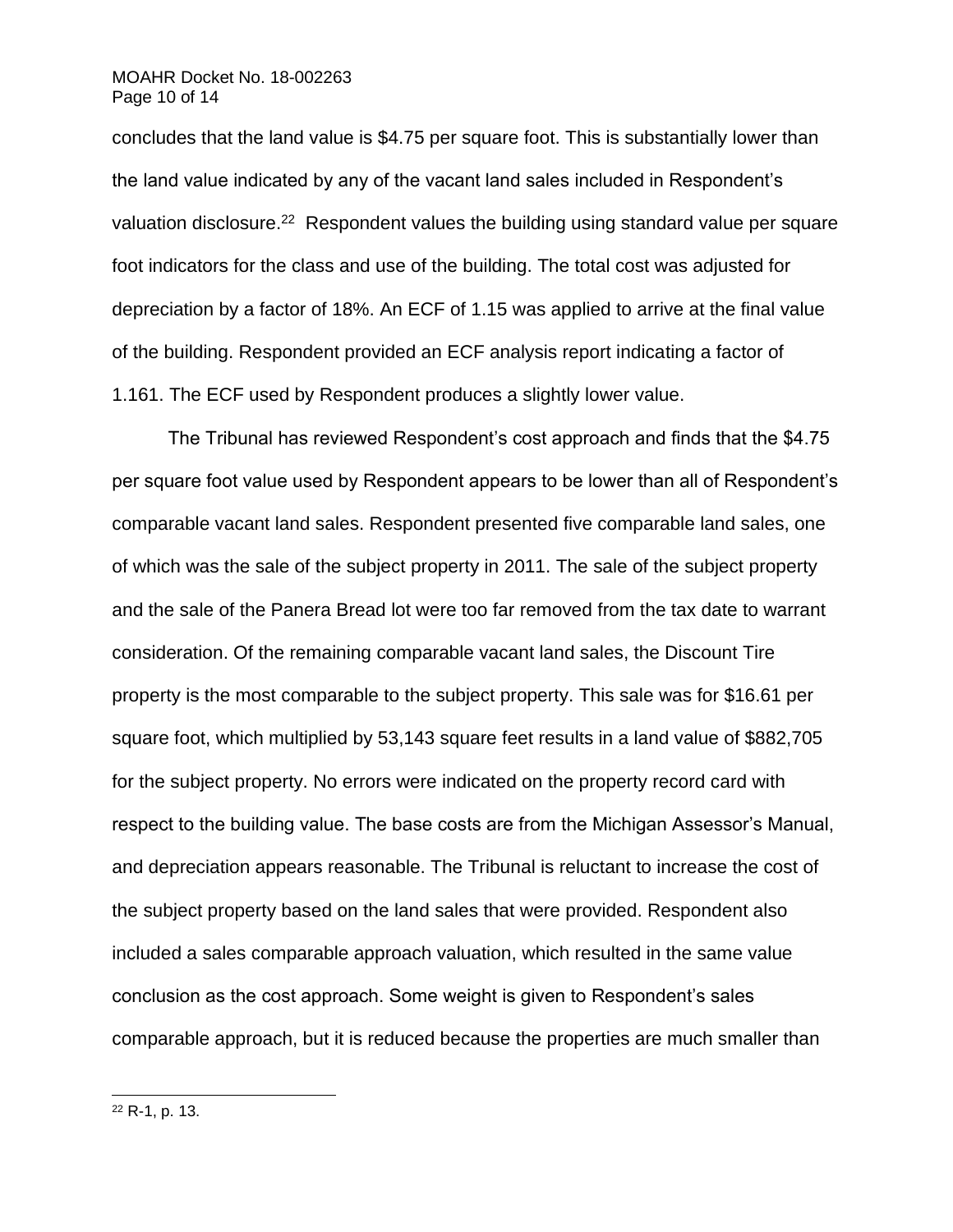the subject property, and comparable number 3 is too far removed from the tax date. Respondent's unit of comparison was individual service bays. The Tribunal finds that the subject property is within the range established by Respondent's comparable sales number 1 and 2.

The Tribunal finds, based upon the Findings of Fact and the Conclusions of Law set forth herein, that Respondent's cost approach, is the best indication of the value of the subject property. Also, some weight is given to Respondent's sales comparable approach.

The Tribunal finds, based upon the Findings of Fact and the Conclusions of Law set forth herein, that Respondent has proven the true cash value of the subject property based upon the exhibits and testimony. The subject property's TCV, SEV, and TV for the tax year(s) at issue are as stated in the Introduction section above.

### JUDGMENT

IT IS ORDERED that the property's state equalized and taxable values for the tax year(s) at issue are AFFIRMED as set forth in the Introduction section of this Final Opinion and Judgment.

IT IS FURTHER ORDERED that the officer charged with maintaining the assessment rolls for the tax years at issue shall correct or cause the assessment rolls to be corrected to reflect the property's true cash and taxable values as finally shown in this Final Opinion and Judgment within 20 days of the entry of the Final Opinion and Judgment, subject to the processes of equalization. See MCL 205.755. To the extent that the final level of assessment for a given year has not yet been determined and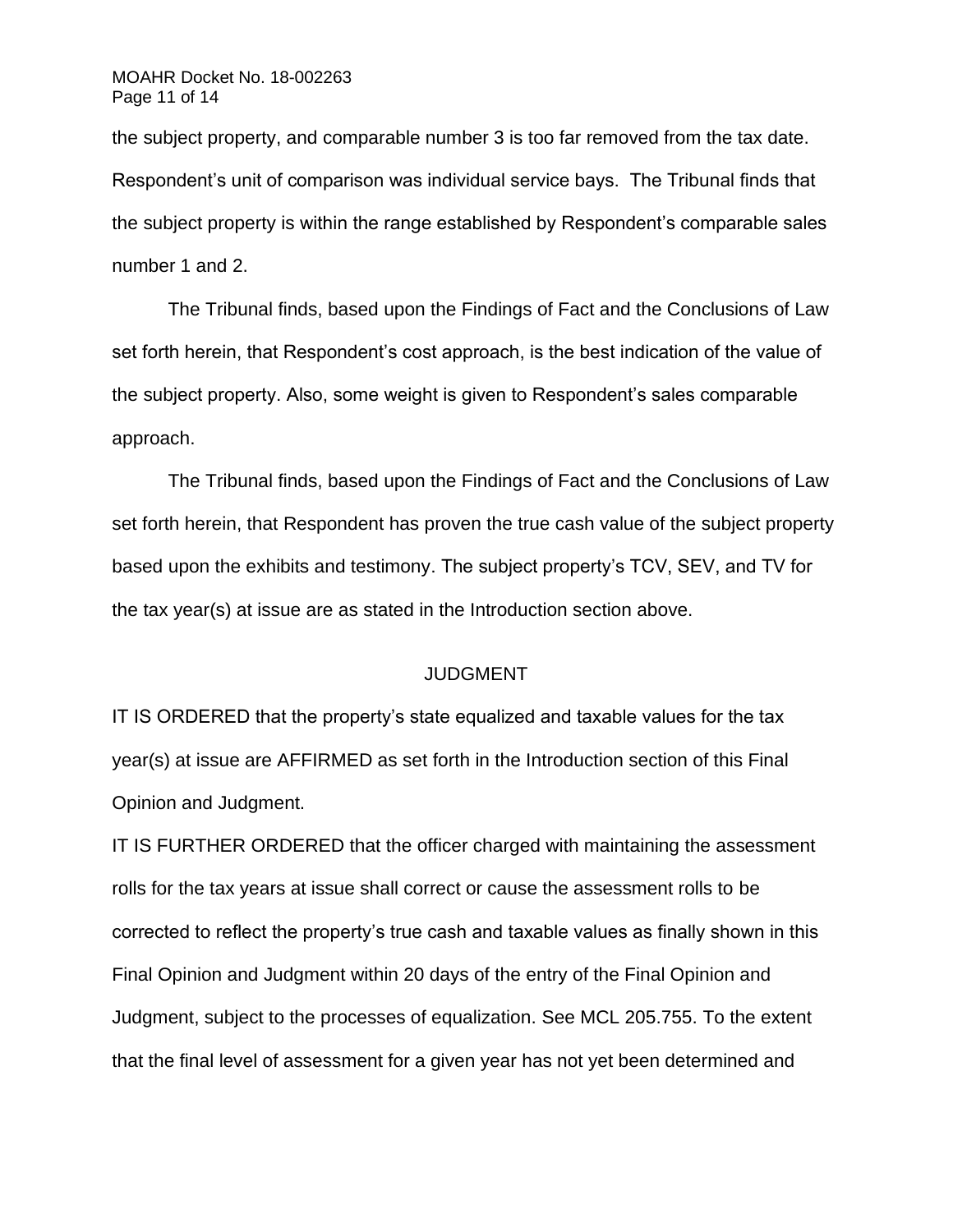### MOAHR Docket No. 18-002263 Page 12 of 14

published, the assessment rolls shall be corrected once the final level is published or becomes known.

IT IS FURTHER ORDERED that the officer charged with collecting or refunding the affected taxes shall collect taxes and any applicable interest or issue a refund within 28 days of entry of this Final Opinion and Judgment. If a refund is warranted, it shall include a proportionate share of any property tax administration fees paid and penalty and interest paid on delinquent taxes. The refund shall also separately indicate the amount of the taxes, fees, penalties, and interest being refunded. A sum determined by the Tribunal to have been unlawfully paid shall bear interest from the date of payment to the date of judgment, and the judgment shall bear interest to the date of its payment. A sum determined by the Tribunal to have been underpaid shall not bear interest for any time period prior to 28 days after the issuance of this Final Opinion and Judgment. Pursuant to MCL 205.737, interest shall accrue (i) after December 31, 2009, at the rate of 1.23% for calendar year 2010, (ii) after December 31, 2010, at the rate of 1.12% for calendar year 2011, (iii) after December 31, 2011, through June 30, 2012, at the rate of 1.09%, (iv) after June 30, 2012, through June 30, 2016, at the rate of 4.25%, (v) after June 30, 2016, through December 31, 2016, at the rate of 4.40%, (vi) after December 31, 2016, through June 30, 2017, at the rate of 4.50%, (vii) after June 30, 2017, through December 31, 2017, at the rate of 4.70%, (viii) after December 31, 2017, through June 30, 2018, at the rate of 5.15%, (ix) after June 30, 2018, through December 31, 2018, at the rate of 5.41%, (x) after December 31, 2018 through June 30, 2019, at the rate of 5.9%, and (xi) after June 30, 2019 through December 31, 2019, at the rate of 6.39.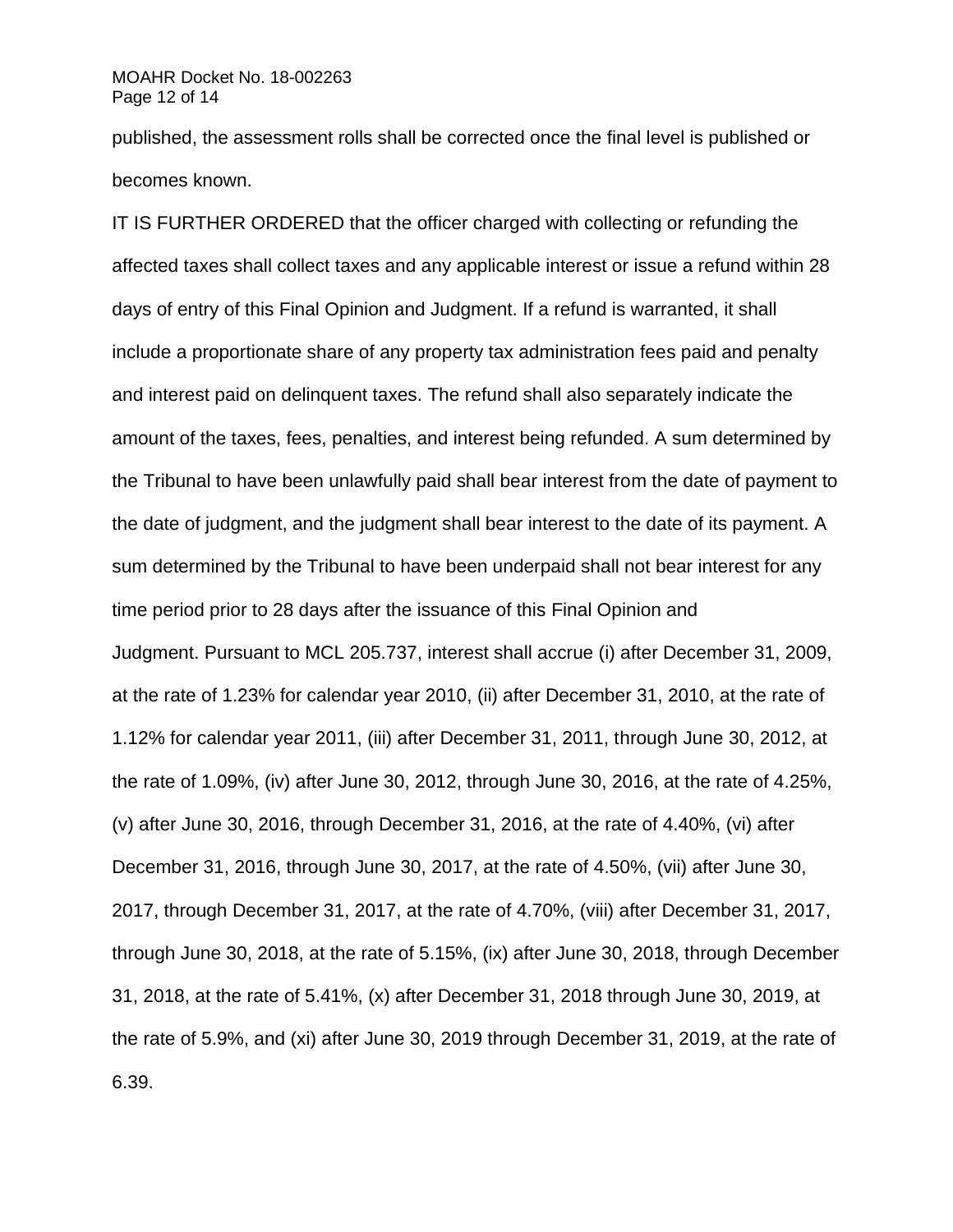This Final Opinion and Judgment resolves all pending claims in this matter and closes this case.

### APPEAL RIGHTS

If you disagree with the final decision in this case, you may file a motion for reconsideration with the Tribunal or a claim of appeal with the Michigan Court of Appeals.

A Motion for reconsideration must be filed with the required filing fee within 21 days from the date of entry of the final decision.<sup>23</sup> Because the final decision closes the case, the motion cannot be filed through the Tribunal's web-based e-filing system; it must be filed by mail or personal service. The fee for the filing of such motions is \$50.00 in the Entire Tribunal and \$25.00 in the Small Claims Division, unless the Small Claims decision relates to the valuation of property and the property had a principal residence exemption of at least 50% at the time the petition was filed or the decision relates to the grant or denial of a poverty exemption and, if so, there is no filing fee.<sup>24</sup> A copy of the motion must be served on the opposing party by mail or personal service or by email if the opposing party agrees to electronic service, and proof demonstrating that service must be submitted with the motion.<sup>25</sup> Responses to motions for reconsideration are prohibited and there are no oral arguments unless otherwise ordered by the Tribunal.<sup>26</sup> A claim of appeal must be filed with the appropriate filing fee. If the claim is filed within 21 days of the entry of the final decision, it is an "appeal by right." If the claim is filed

<sup>24</sup> See TTR 217 and 267.

<sup>23</sup> See TTR 261 and 257.

<sup>25</sup> See TTR 261 and 225.

<sup>26</sup> See TTR 261 and 257.